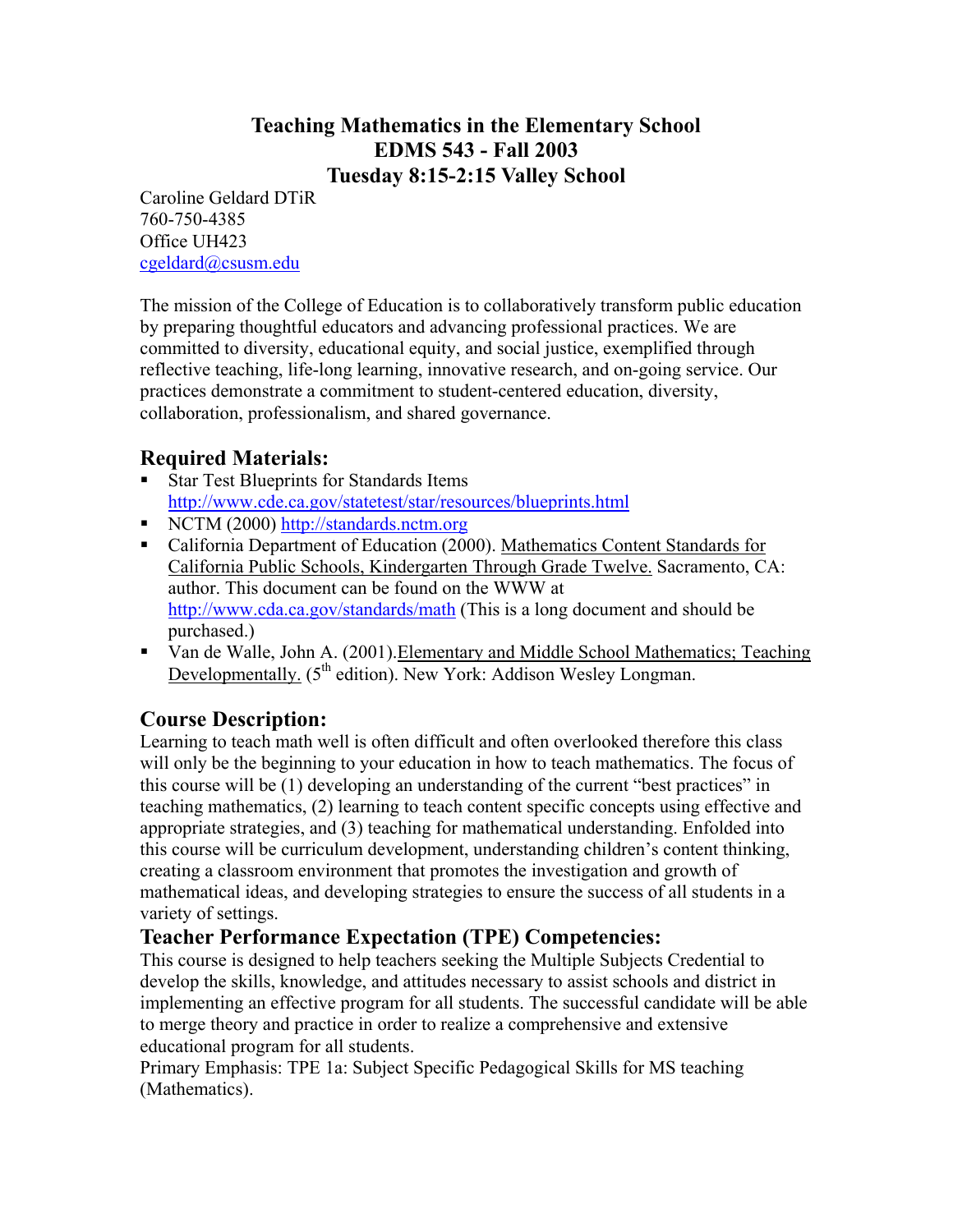# **Key Assignments:**

Reading Reflections: (20%) Students will be given weekly reading assignments and asked to respond in one page, a clearly articulate response on what you have learned, and how it applies to you as a teacher in the classroom.

Student Interviews (35%) You will conduct a series of four different student interviews based on questions provided in class. For each interview you will pose mathematical problems to a student and observe as they work through the problem. After the interview you will write a one to two paper on what you have observed.

Mathematical Resources and Lessons: (35%) In small groups, your team will design a lesson that you will present to a class or our class on a predetermined topic. You will compile a set of resources on your topic and then design a lesson that you will present to a class. The purpose of this activity is to prepare you for the classroom.

Mathematics Web Sites: (10%) This assignment will give you the opportunity to explore web sites in the area of elementary mathematics education. You will describe three different sites, give your opinion in connection to what you have learned through class readings and discussions. You should write a one page paper on each site.

Class participation and attendance is also very important and you will lose points for being late, missing class, or turning in assignments late. This is the beginning of being "professional".

## **Focus Questions:**

These focus questions will serve as a guide throughout this course. They will direct our thinking and study as we learn more about teaching children mathematics. When you complete this course, you should have knowledge, understanding, and experiences that will help you answer these questions.

**1. How do children develop mathematical understanding, competence, and confidence?** 

 **2. How does the culture of the classroom affect mathematical communication and learning?** 

 **3. How does the teacher help all children become successful in learning mathematics?** 

 **4. How will you continue to develop your mathematical understanding, confidence, and competence?** 

 **5. How does the teacher analyze the curriculum in relation to State Mathematical Standards?** 

## **Course Requirements:**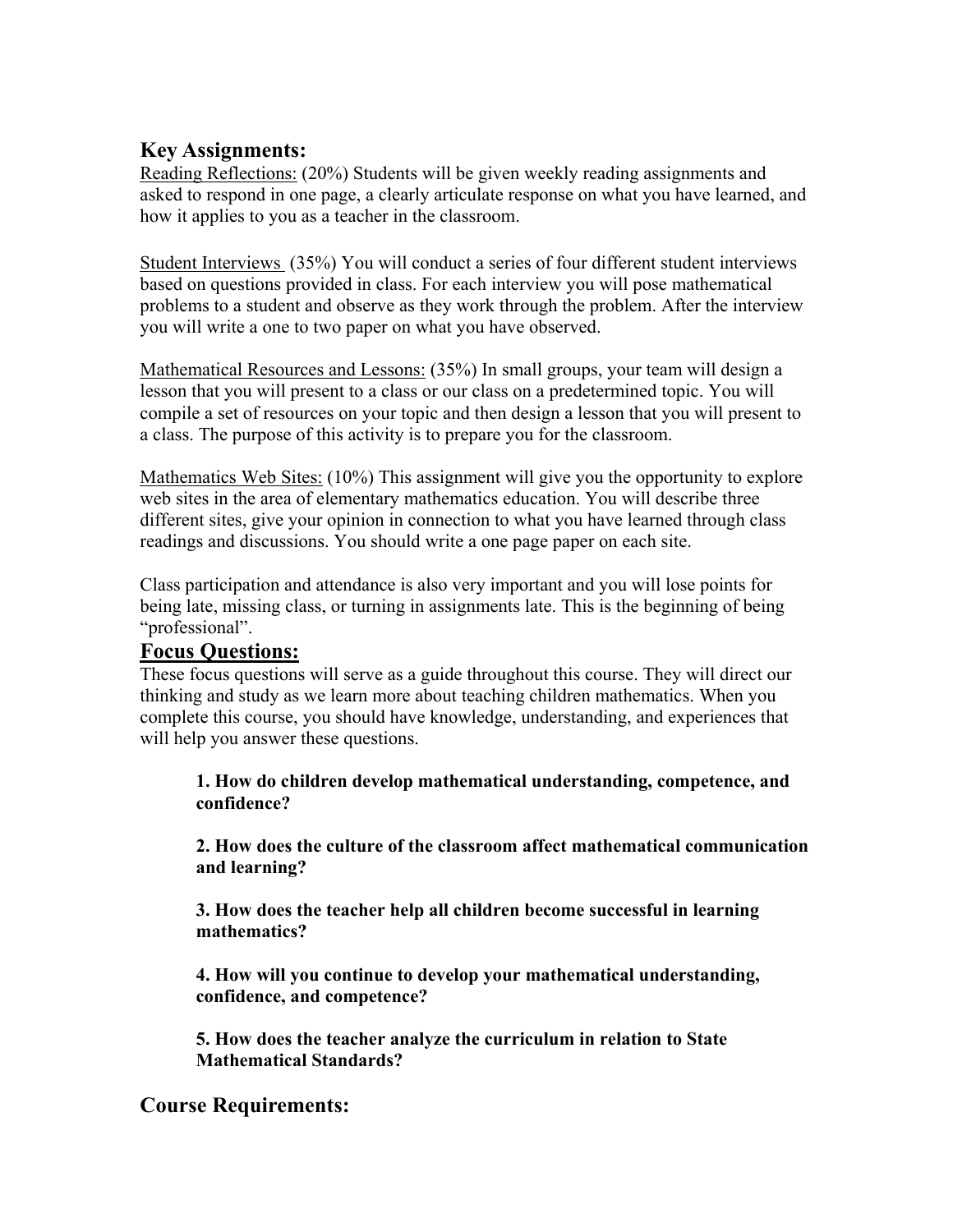#### **Attendance and Participation:**

Punctual attendance and active participation are essential in this class, not only for you to learn, but so that others may benefit from your input. Late assignments will be penalized by a 10% reduction and after one week will be given a zero, no exceptions.

#### **Assignments:**

All written assignments must be typed and double-spaced. Assignments may be revised and resubmitted for re-grading up to a week after the assignment has been returned.

## ¾ **Reading Reflections:**

A 1-2 page reading reflection is required for 6 sets of articles and will be due at the beginning of the next class meeting. The purpose of this assignment is to introduce you to a variety of mathematic ideas. For each article respond to the main ideas of the literature by giving your ideas, opinions, and experiences as they relate to the topic. It is not necessary to write a summary.

## ¾ **Mathematic Web Sites: Due Oct. 7th**

This assignment will give you the opportunity to explore web sites in the area of elementary mathematics education. You will describe three different sites, give your opinion in connection with our class readings and discuss the information on each site. You should also print an example of what you locate for each site. Your work will be evaluated on the completeness and thoughtfulness of your ideas. (1 page print-out and 1 page description for each site).

## ¾ **Student Interview Reflections Due September 16th, Sept.23, Sept. 30th, and Oct. 7th.**

This assignment will provide you the opportunity to interview 4 different elementary students' thinking about mathematics. You will arrange to interview four students about their thinking in mathematics. After the interview, you will write a paper describing the child's ideas and strategies. You should also consider what you would do next in order to continue the child's learning experiences.

The interview questions will be presented and discussed in class.

- $\checkmark$  The best thing you can be in genuinely curious. *Remember* the point of the interview is to discover how the child thinks -not to guide the child to the correct answer.
- $\checkmark$  Your primary role is to listen. Make sure you allow enough "wait time".
- $\checkmark$  If you feel the child is really struggling and frustrated you may want to adjust the questions or if all else fails, end the interview early.

## ¾ **Planning and Teaching a Lesson/Reflection:**

For this assignment you will be divided into groups: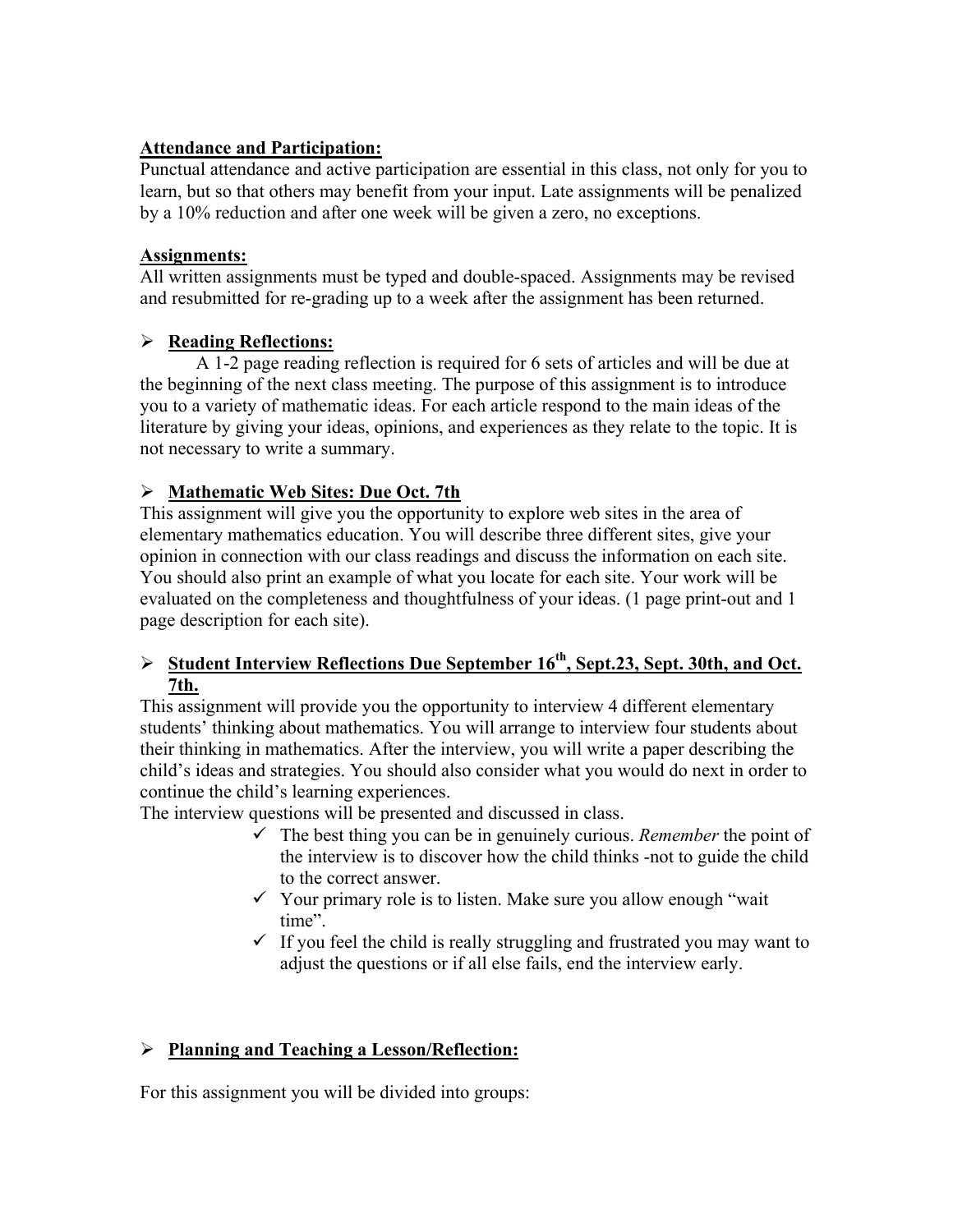Group A: September 23rd Group B: September 30<sup>th</sup> Group C: October 7<sup>th</sup> Group D: October  $7<sup>th</sup>$ Group E: October 14<sup>th</sup> Group F: October 14<sup>th</sup> Group G: October 21<sup>st</sup>

Working in small groups, your team will first compile resources on a predetermined mathematical topic and then design a lesson that you will present to a class. The purpose of this lesson is to explore a variety of resources on a specific topic and to provide an opportunity to teach a mathematical lesson. After you complete this assignment you will reflect and write about your lesson. Ask yourself what did the students learn. How do you know?, Did you need to make adjustments or changes during the lesson? What did you learn from teaching this lesson? Write a 2-3 page paper that analyzes your lesson.

#### *Good planning and teaching provide for effective learning.*

# Weekly Readings and Lessons

| September $3rd$            | Read chapters 1-3 Van de Walle                                                                     |
|----------------------------|----------------------------------------------------------------------------------------------------|
| September 10 <sup>th</sup> | Read chapters 4-6 Van de Walle<br>Looking at the Standards<br><b>Assignment Student Interviews</b> |
| September $17th$           | Read chapters 9 & 10 Van de Walle<br>Developing Early Number Concepts                              |
| September $24th$           | Read chapters 11 & 12 Van de Walle<br><b>Addition and Subtraction</b>                              |
| October $1st$              | Read chapters 13 & 14 Van de Walle<br>Multiplication and Division                                  |
| October $8th$              | Read chapters 15-18 Van de Walle<br>Fractions/Decimals Ratios/Proportions                          |
| October $15th$             | Read chapters 19-20<br><b>Measurements and Geometry</b>                                            |